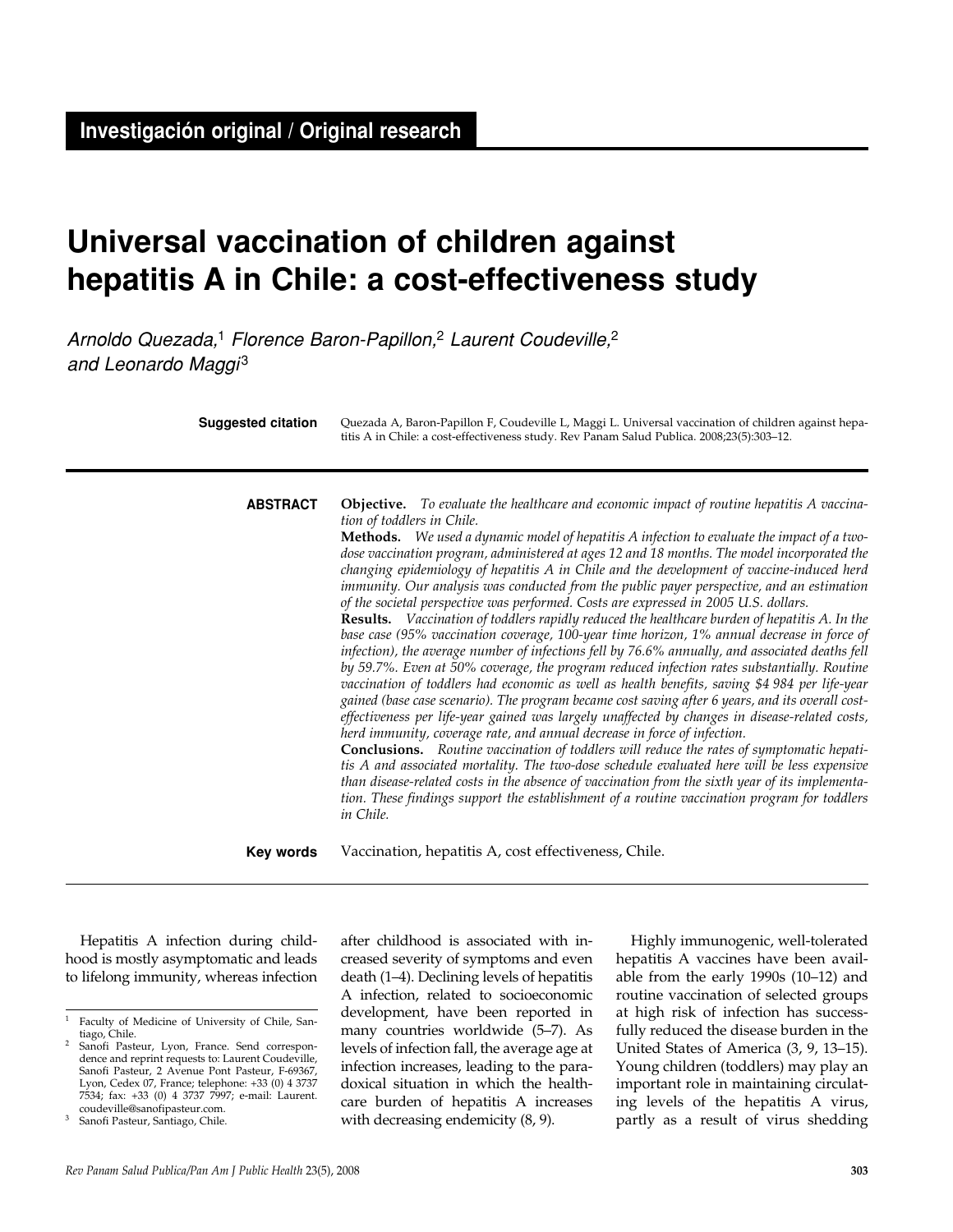during asymptomatic infections (16, 17). Routine vaccination of toddlers can help prevent virus transmission, reduce levels of endemic infection, and also control hepatitis A outbreaks (13–15, 18–22). For example, a universal two-dose vaccination schedule was implemented in Israel in 1999 in response to declining levels of hepatitis A endemicity (23). By 2002–2004, vaccination had reduced the number of childhood infections among vaccinated persons by 98% compared with the prevaccination period. Additionally, there were substantial reductions in infection rates of between 77% and 96% in all other age groups, suggestive of a rapid, high degree of vaccineinduced herd immunity (23).

In addition to its healthcare impact, symptomatic hepatitis A imposes a severe economic burden. For example, a single case of hepatitis A leading to liver transplantation can cost the healthcare provider thousands of dollars in Argentina.4 There are also indirect costs associated with work absenteeism and lost productivity, which can add to the societal burden of hepatitis A. Targeted or routine vaccination against hepatitis A can be costeffective or even cost saving in some, but not all, situations (24–30). For example, routine childhood vaccination can be highly effective (13, 17, 31) and cost-effective (26, 32) in countries or regions with decreasing levels of endemicity, such as Argentina, Israel, and the United States.

Routine vaccination against hepatitis A is not a common healthcare policy worldwide, although there is a growing awareness of the potential benefits of such programs. In addition to the example of Israel (23), some regions of Australia, Italy, and Spain have implemented a routine childhood vaccination program (12, 20, 33); routine vaccination is now recommended throughout the United States (1) and in Argentina (34), where studies have

shown that vaccination has both healthcare and economic benefits (32).

In recent decades, socioeconomic developments in Chile have resulted in an increase in the number of symptomatic cases of hepatitis A (6). Despite this situation, Chile has not implemented a routine hepatitis A immunization program. The current hepatitis A control policy in Chile focuses on hygiene education and outbreak control. Vaccine use is limited to contacts of infected individuals in the case of an outbreak.

A recent study using a Markov model of vaccination outcomes with Chile-specific data showed that routine hepatitis A vaccination of toddlers would be cost-effective (30). In this model, primary and secondary cases of hepatitis A infection were considered, but infection throughout the population was not. As a result, the study included only a limited consideration of herd immunity (30).

We present a study on the health and cost benefits of routine vaccination of toddlers in Chile against hepatitis A that uses the results of a populationbased model. This dynamic model, which includes the changing epidemiology of infection, enables a full accounting of herd immunity. It has previously been used to demonstrate the health and economic benefits of hepatitis A vaccination of toddlers in Argentina (32), where epidemiologic changes similar to those observed in Chile have occurred.

## **METHODS**

Our study was designed to evaluate the cost effectiveness of universal vaccination of toddlers (age range: 1 year to school age) in Chile against hepatitis A. We evaluated the two-dose schedule, recommended by the U.S. Advisory Committee on Immunization Practices, administered to the annual birth cohort at 12 and 18 months (1). To determine the cost effectiveness of vaccination from the societal perspective, we used a dynamic model capable of incorporating the changing epidemiology of hepatitis A (described below). The parameters used are specific to Chile wherever possible. Where such data were not available, we used appropriate, published data. We evaluated cost effectiveness over a 100-year time horizon in the base case and also after 10 and 30 years to determine the potential for an early return on investment in the program.

## **Epidemiologic model and health outcomes**

To evaluate the dynamics of hepatitis A infection in Chile in response to the vaccination program, we divided the population into 100 cohorts, each with an age range between 0 and 100 years. Within each cohort, individuals were assigned to one of four hepatitis A– related states: susceptible to infection, protected by vaccination, infectious, or protected by naturally acquired immunity (defined as "immune" in Figure 1). We obtained demographic data from World Health Organization (WHO) life tables (35) and the 2002 Chilean census (36). Case fatality rates (Table 1) (27, 30, 32, 36–38) and the risk of jaundice resulting from hepatitis A infection were based on data of Jacobs et al. (27, 37) and Armstrong et al. (17), respectively.

Using the dynamic model, we estimated the number of symptomatic and fatal infections and also evaluated the impact of vaccination on the number of life-years lost because of hepatitis A. The relative numbers of vaccinated and susceptible individuals of age *a* at time *t* were governed by the balance among vaccine efficacy (*e*), vaccination coverage (*v*), and the waning of protection (*w*). We calculated the number of susceptible individuals who became infectious by using the age-specific force of infection (λ) derived from Chilean seroprevalence data (39–41). Specifically, we used data reported by Tapia-Conyer et al. (40), which were countrywide and referred to a broad age range (0–40 years). As in our previous analysis of hepatitis A vaccination in Argentina (32), we factored in the impact of the changing epidemiology of hepatitis A by assuming that the force of infection

<sup>4</sup> Debbag R, Sarquis C, Bes D, Fernandez Torroija M, Ciocca M, Speranza A. 10 years experience in fulminant hepatic failure due to hepatitis A. Costs and evolution. Presented at: 11th International Congress on Infectious Diseases; 4–7 March 2004; Cancun, Mexico.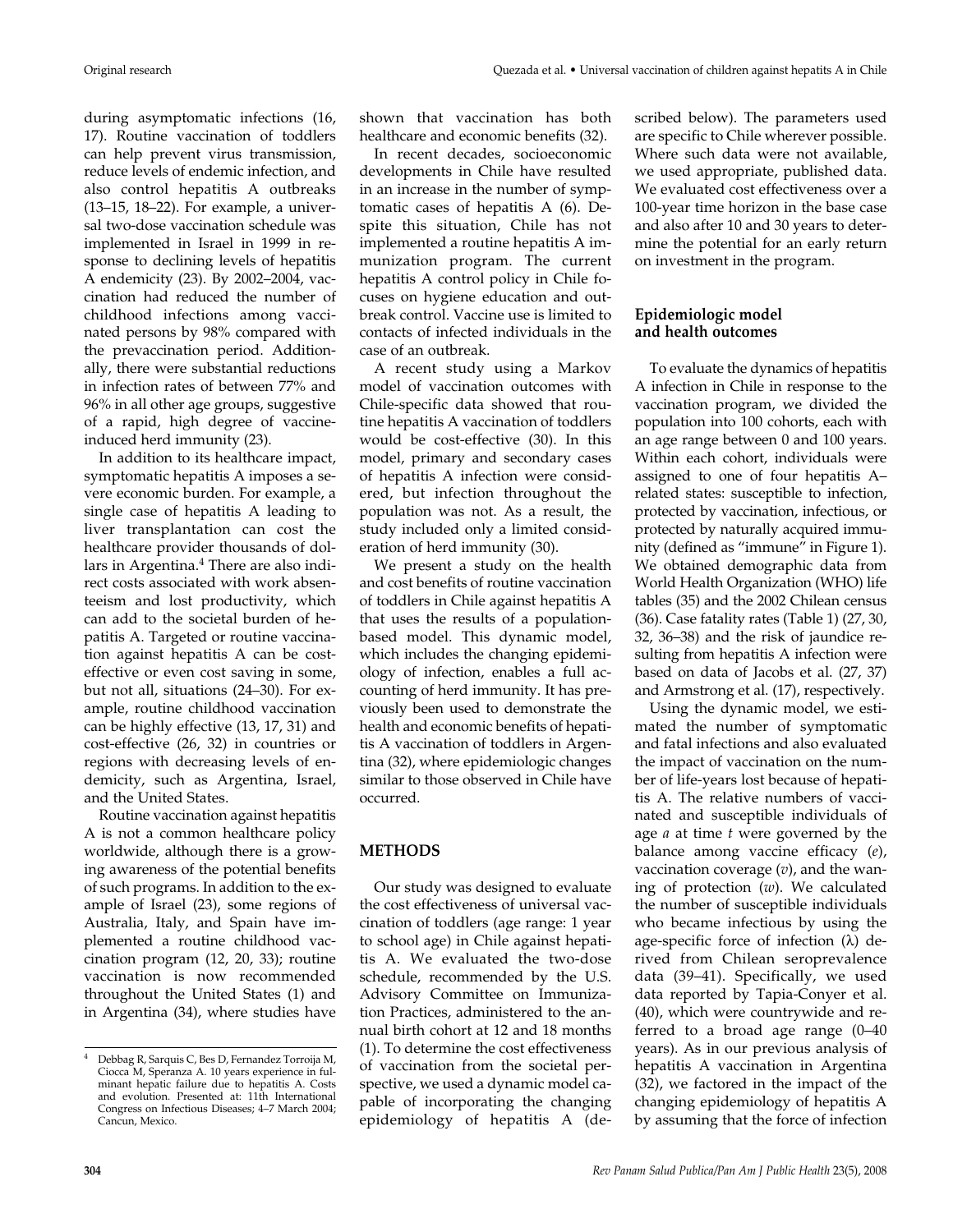**FIGURE 1. Description of dynamic model used to determine the cost effectiveness of hepatitis A vaccination in toddlers in Chile**



**TABLE 1. Demographic and outcome data used to evaluate health and economic outcomes of the childhood vaccination program against hepatitis A in Chile**

| Parameter                                                             | Value   |  |
|-----------------------------------------------------------------------|---------|--|
| Demographics (36)                                                     |         |  |
| Birth cohort in 2000                                                  | 261 993 |  |
| Disease outcome (per symptomatic case) (27)                           |         |  |
| Outpatient care (visits)                                              | 1       |  |
| Hospitalizations                                                      |         |  |
| $0-14$ years                                                          | 0.08    |  |
| $\geq$ 15 years                                                       | 0.11    |  |
| Liver transplantation                                                 |         |  |
| $0-14$ years                                                          | 0.0001  |  |
| $\geq$ 15 years                                                       | 0.0003  |  |
| Age-specific hepatitis A case fatality rates per 100 000 (24, 28, 34) |         |  |
| $\leq$ 14 years                                                       | 140     |  |
| $15-29$ years                                                         | 180     |  |
| $30 - 39$ years                                                       | 210     |  |
| $40 - 49$ years                                                       | 360     |  |
| $50 - 59$ years                                                       | 810     |  |
| $60 - 69$ years                                                       | 1 4 9 0 |  |
| $70 - 79$ years                                                       | 2630    |  |
| $\geq 80$ years                                                       | 3850    |  |
| Vaccine characteristics (24, 28, 35)                                  |         |  |
| Seroconversion rate after first dose (%)                              | 95      |  |
| Seroconversion rate after second dose (%)                             | 100     |  |
| Adverse events (%)                                                    | 0.03    |  |
| Annual rate of waning of seroprotection (%)                           | 0.58    |  |

is decreasing at an annual rate of 1% in the base case (range: 0%–2% in sensitivity analyses). When considering vaccination, we reduced the force of infection to account for the impact of vaccination-induced herd immunity.

We included herd effects in the model to mimic those obtained with an

age-structured susceptible–infected– recovered (SIR) model. The first step in estimating herd effects was to calculate the elimination threshold (the level of vaccination coverage needed to stop circulation of the virus) associated with an age-structured SIR model. The value obtained was 92.3% when using  $\lambda$  and assuming that transmission parameters depend only on the age of susceptibility. Thereafter, herd effects were included in the analysis through a percentage of reduction in the force of infection, α(*a*, *t*), based on the proportion of individuals protected by vaccination. For elimination threshold values between 0% and 92.3%, the relation between the reduction in force of infection and the elimination threshold was assumed to be linear. Beyond 92.3%, virus circulation was considered residual: 1% of that observed in the absence of vaccination.

We considered two outcomes of hepatitis A infection: symptomatic infection, including jaundice and fulminant hepatic failure, and death (Figure 1). We estimated the age-specific percentage of infectious individuals who develop jaundice (*p*) using published data, which showed a maximum of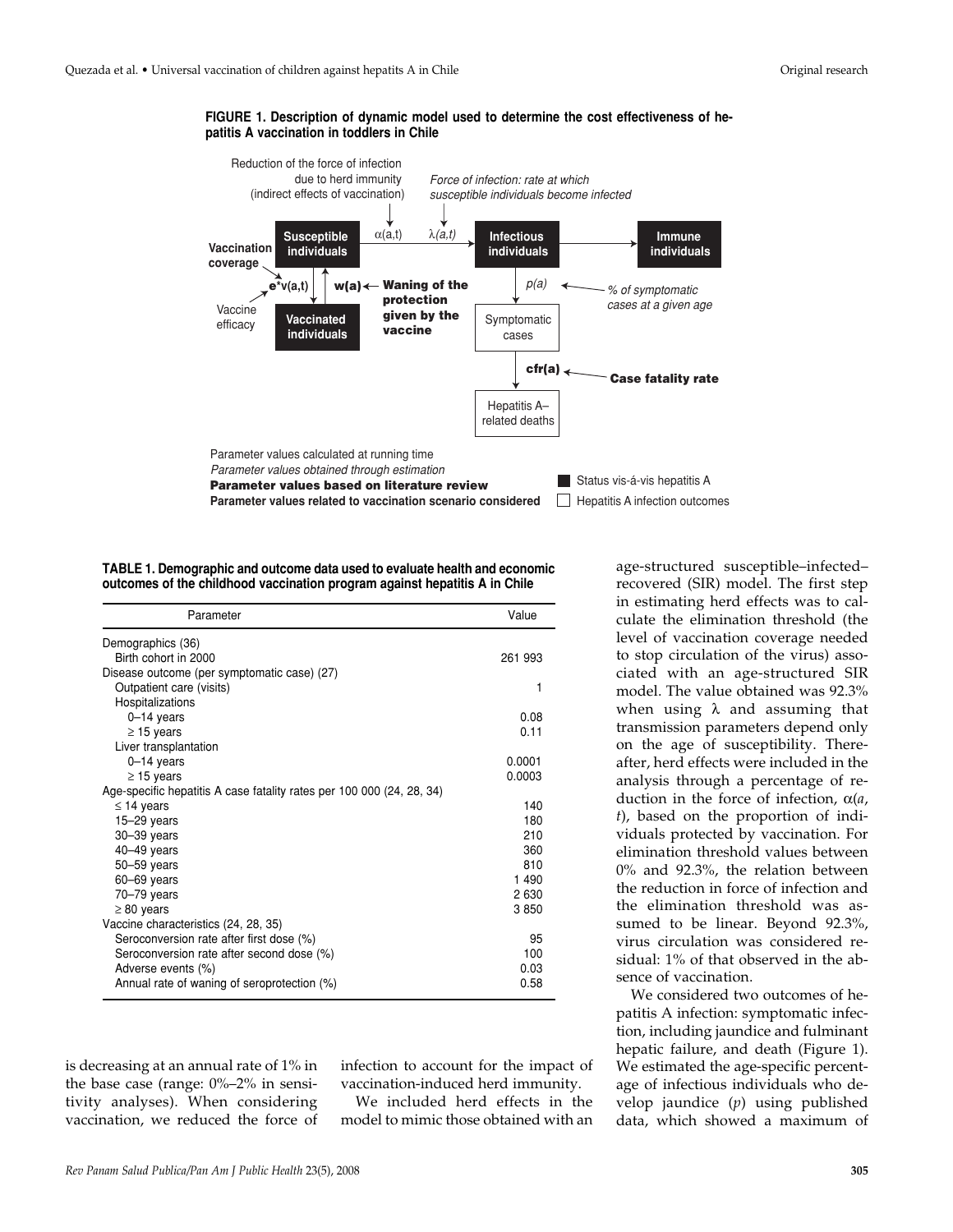**TABLE 2. Economic data (unit cost) associated with hepatitis A infection used to evaluate health and economic outcomes of a toddler vaccination program in Chile<sup>a</sup>**

| Cost element                                                     | Unit cost $(\$)^b$ |
|------------------------------------------------------------------|--------------------|
| Direct costs (per case)                                          |                    |
| Outpatient medical cost                                          | 90                 |
| Hospitalization cost                                             | 500                |
| Fulminant hepatic failure with liver transplantation             | 64 800             |
| Indirect cost (per case)                                         |                    |
| Parental work loss for patients $\leq$ 15 years old <sup>c</sup> | 66                 |
| Sick leave for patients $> 15$ years old <sup>d</sup>            | 550                |
| Vaccination cost (per dose)                                      |                    |
| Vaccine acquisition                                              | 11                 |
| Vaccine administration cost <sup>e</sup>                         | 0.4                |
| Vaccine-related adverse events <sup>f</sup>                      | 0.0015             |

<sup>a</sup> Costs stated in 2005 U.S. dollars.

b Sources: (1) Jacobs RJ, Margolis HS, Coleman PJ. The cost-effectiveness of adolescent hepatitis A vaccination in states with the highest disease rates. Arch Pediatr Adolesc Med. 2000;154(8):763–70. (2) Jacobs RJ, Meyerhoff AS. Comparative cost effectivesness of varicella, hepatitis A, and pneumococcal conjugate vaccines. Prev Med. 2001;33(6):639–45. (3) Fix AD, Martin OS, Gallicchio L, Vial PA, Lagos R. Age-specific prevalence of antibodies to hepatitis A in Santiago, Chile: risk factors and shift in age of infection among children and young adults. Am J Trop Med Hyg. 2002;66(5):628–32.

 $c$  3 days  $\times$  \$22 per day.

 $d$  25 days  $\times$  \$22 per day.

<sup>e</sup> Vaccine administered at scheduled visits.

 $f$  0.03%  $\times$  \$5 per visit.

|                   | Coverage<br>rate $(\%)$ | Decrease in<br>force of<br>infection (%) | Time<br>horizon<br>(years) | Discount<br>rate $(\%)$ | Herd<br>immunity | Disease<br>costs <sup>a</sup> |
|-------------------|-------------------------|------------------------------------------|----------------------------|-------------------------|------------------|-------------------------------|
| Base case         | 95                      |                                          | 100                        | 3                       | Base             | Base                          |
| SA1 <sup>b</sup>  | 50                      |                                          | 100                        | 3                       | Base             | Base                          |
| SA <sub>2</sub>   | 90                      |                                          | 100                        | 3                       | Base             | Base                          |
| SA <sub>3</sub>   | 95                      |                                          | 10                         | 3                       | Base             | Base                          |
| SA <sub>4</sub>   | 95                      |                                          | 30                         | 3                       | Base             | Base                          |
| SA <sub>5</sub>   | 95                      | 2                                        | 100                        | 3                       | Base             | Base                          |
| SA <sub>6</sub>   | 95                      | 0                                        | 100                        | 3                       | Base             | Base                          |
| SA7               | 95                      |                                          | 100                        | 0                       | Base             | Base                          |
| SA <sub>8</sub>   | 95                      |                                          | 100                        | 5                       | Base             | Base                          |
| SA <sub>9</sub>   | 95                      |                                          | 100                        | 3                       | High             | Base                          |
| <b>SA10</b>       | 95                      |                                          | 100                        | 3                       | Low              | Base                          |
| <b>SA11</b>       | 95                      |                                          | 100                        | 3                       | Base             | $+30%$                        |
| <b>SA12</b>       | 95                      |                                          | 100                        | 3                       | Base             | $-30%$                        |
| SA <sub>13c</sub> | 50                      | 2                                        | 100                        | 5                       | Low              | $-30%$                        |
| SA <sub>14d</sub> | 95                      | 0                                        | 100                        | 0                       | High             | $+30%$                        |

**TABLE 3. Summary of base case and sensitivity analyses performed using the dynamic model in Chile**

a Disease costs include both direct and indirect costs related to hepatitis A cases.

**b** SA, sensitivity analysis.

<sup>c</sup> SA13 corresponds to the worst-case scenario.

<sup>d</sup> SA14 corresponds to the best-case scenario.

85.2% among adults (27, 37). We estimated the number of hepatitis A– related deaths using published case fatality rates (Table 1).

## **Economic outcomes**

We estimated the cost effectiveness of the vaccination program in terms of U.S. dollars per life-year gained by the reduction in the number of symptomatic hepatitis A cases. All costs are stated in 2005 U.S. dollars.

The costs associated with hepatitis A infection in Chile are summarized in Table 2 (30, 32, 42). Direct and indirect costs were considered from the societal perspective, whereas only direct costs were considered from the public payer viewpoint. Direct medical costs included outpatient care, hospitalizations, and care for fulminant cases (in the short and the long term). In addition, we defined indirect costs as parental work loss for patients less than 15 years of age and sick leave for older patients, with adjustments for the activity rate in the country. We used these data, together with the data from Table 1, to evaluate the costs associated with hepatitis A. We applied an annual discount rate of 3% to all costs and outcomes in the base case as recommended by the WHO guidelines (43).

We defined the base case using the following parameters: 95% vaccination coverage, a 1% decrease in force of infection, and a 100-year time horizon. Two vaccination strategies were considered: (1) universal vaccination based, in accordance with international recommendations (21), on a two-dose schedule; and (2) no vaccination. The cost-effectiveness analysis was subjected to a range of univariate and multivariate sensitivity analyses in addition to the base case scenario (summarized in Table 3).

No Chile-specific data were available for vaccine-associated adverse event rates; therefore, we used published values (0.03%) from a study in Argentina (32). For other vaccine-associated parameters, we used international data from the U.S. Centers for Disease Control and Prevention for seroconversion rates after the first and second dose (38) and an annual rate of waning of protection of 0.58% as recommended by a U.S. expert panel on the basis of available clinical data (27). The published seroconversion rates were similar to those observed in a study of 332 children in Chile who were seronegative for the hepatitis A virus: 99.7% after the first dose and 100% after the sec-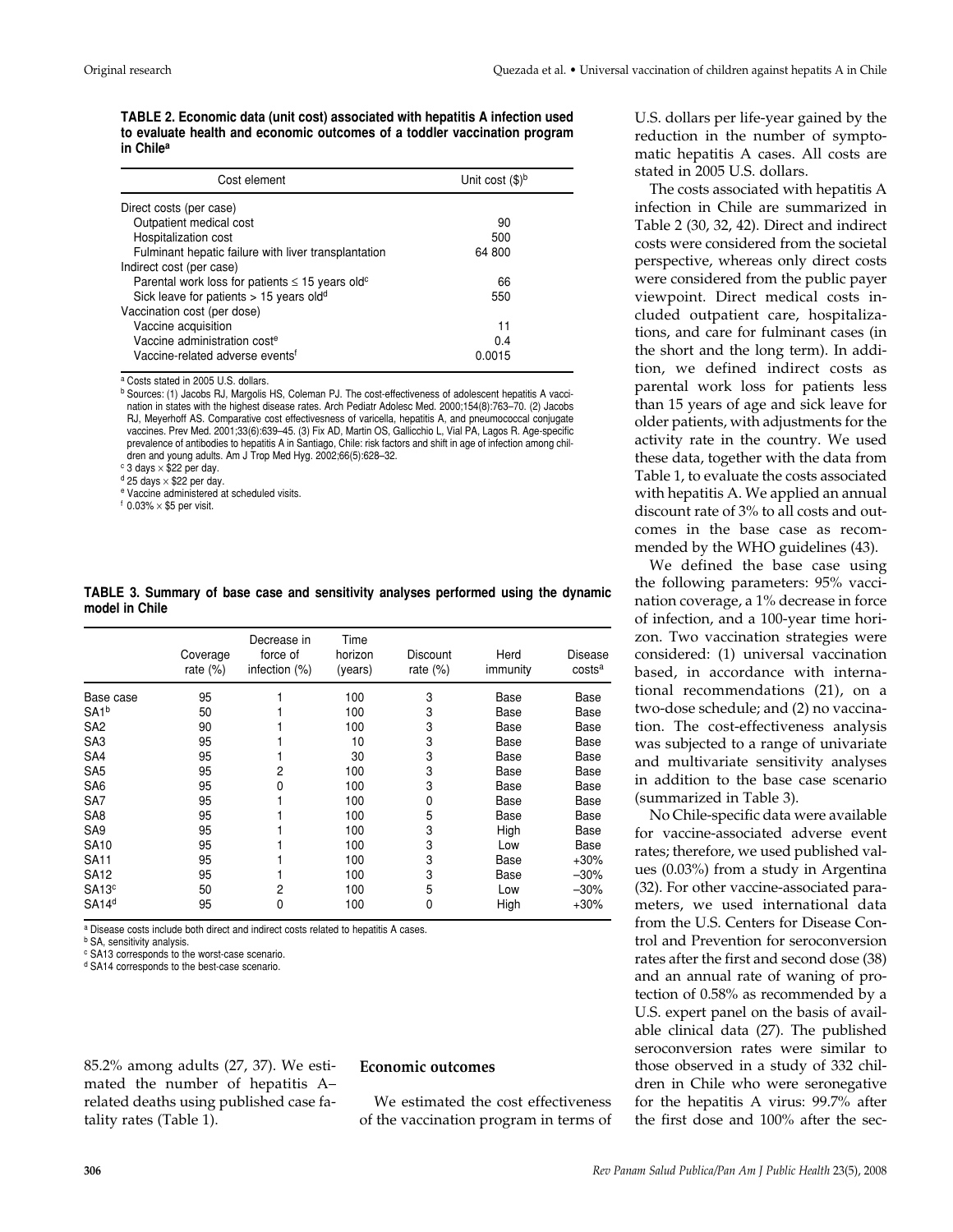#### **FIGURE 2. Impact of a two-dose vaccination program against hepatitis A (HA) on the number of infections (A) and symptomatic cases (B), showing impact of vaccination programs achieving coverage rates of 95%, 90%, and 50% versus no vaccination program in Chile**



**TABLE 4. Overall health outcomes and cost effectiveness of a universal vaccination program in toddlers in Chile (base case scenario)**

|                                  | No vaccination        | Vaccination |
|----------------------------------|-----------------------|-------------|
| Disease burden <sup>a</sup>      |                       |             |
| Vaccinated children (n)          | 0                     | 247 146     |
| Hepatitis A infections $(n)$     | 228 666               | 46 693      |
| Symptomatic infections $(n)$     | 139884                | 32 775      |
| Hepatitis A–related deaths $(n)$ | 279                   | 112         |
| Economic burden <sup>b</sup>     |                       |             |
| Vaccination cost (\$)            | 0                     | 5 776 444   |
| Direct cost (\$)                 | 21 361 150            | 8 487 826   |
| Indirect cost (\$)               | 20 823 001            | 9 254 073   |
| Total cost (\$)                  | 42 184 151            | 23 518 342  |
| Life-years lost $(\$)$           | 6 541.2               | 2 7 9 5.7   |
| Cost effectiveness $(\$)^b$      |                       |             |
| Incremental cost (\$)            | <b>NA<sup>c</sup></b> | 18 665 808  |
| Cost per life-year gained (\$)   | <b>NA</b>             | 4984        |

<sup>a</sup> Average annual cases over 100 years.

 $<sup>b</sup>$  Average annual cost = discounted cost over 100 years/discounted number of years.</sup>

<sup>c</sup> NA: not applicable.

ond dose; geometric mean titers were 4 008–7 144 mlU/mL, depending on the vaccine used (44).

## **RESULTS**

### **Health outcomes**

The two-dose vaccination schedule had an immediate, positive impact on the number of hepatitis A infections and symptomatic cases in Chile (Figure 2). Over the 100-year period, with 95% vaccination coverage, 247 146 toddlers would be vaccinated per year, reducing the number of hepatitis A infections from 228 666 to 46 693 and avoiding 107 109 symptomatic cases and 167 deaths, equivalent to annual and average reductions of 76.6% and 59.7%, respectively (Table 4).

Sensitivity analyses showed that a coverage rate of 90% would lead to a 72.7% reduction in symptomatic cases and a 52.9% reduction in deaths related to hepatitis A. Even at a coverage rate of 50%, universal vaccination of toddlers would reduce the numbers of symptomatic cases and deaths by 38.7% and 14.9%, respectively. Sensitivity analyses showed that high levels of herd immunity relative to the base case would reduce symptomatic infection rates and deaths related to hepatitis A by 89.8% and 89.1%, respectively.

## **Economic outcomes**

A two-dose vaccination program for toddlers in Chile would cost, on average, \$5 776 444 annually over a 100-year period (base case scenario) and would prevent the loss of about 3 746 life-years annually (Table 4). The total average annual cost of vaccination, together with the direct and indirect effects of hepatitis A infection, is \$18 665 808 less than the direct and indirect costs of hepatitis A in the absence of a vaccination program. Thus, universal vaccination of children in Chile would be cost saving in the base case scenario.

In the absence of a vaccination program, the model predicts that the change in the epidemiology of the dis-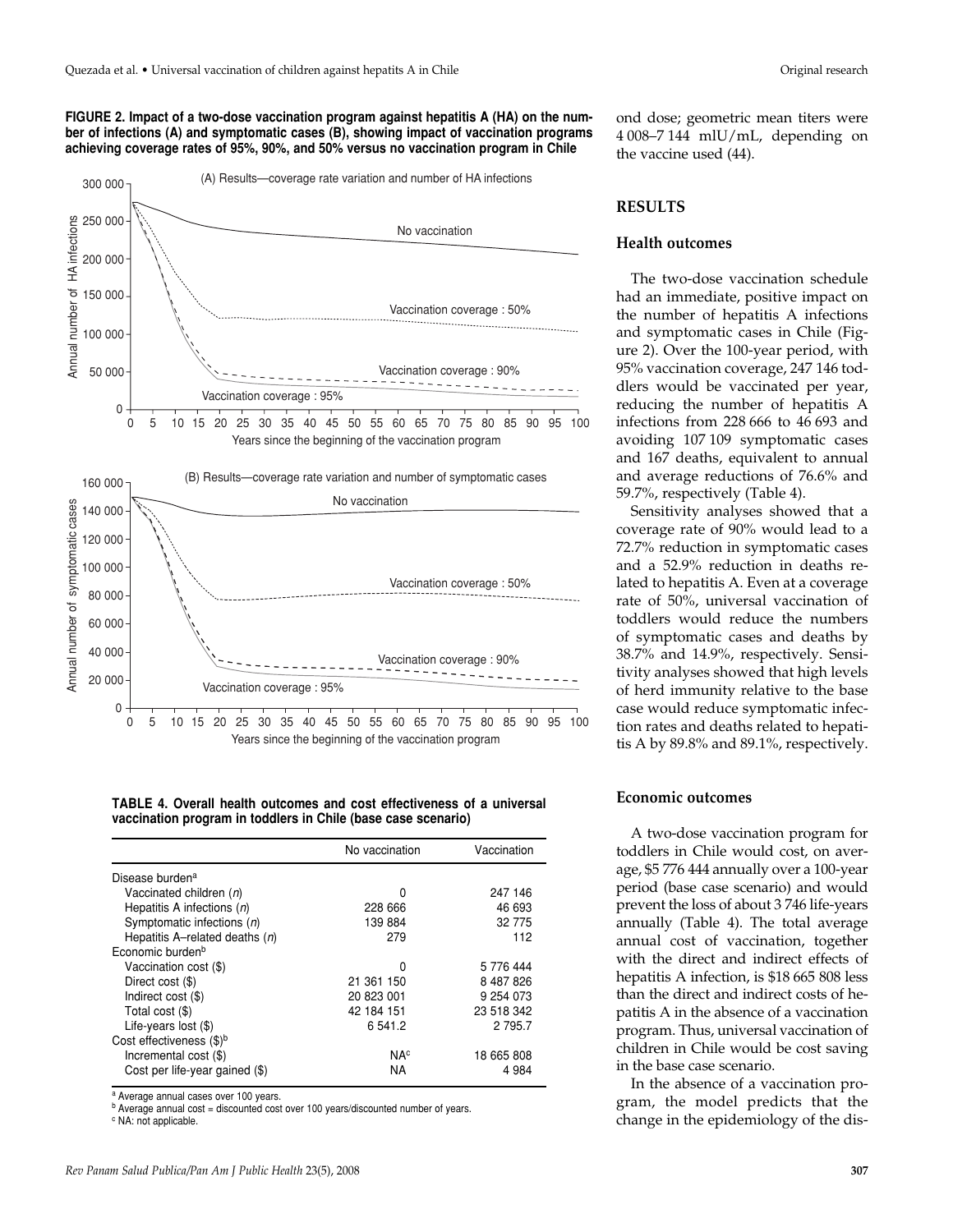

**FIGURE 3. Impact of routine vaccination of toddlers against hepatitis A (Hep A) on direct and indirect disease-related costs in the base case scenario in Chile**

ease would lead to an increase in costs related to hepatitis A. Although vaccination would result in a transient increase in total costs associated with hepatitis A, lasting for approximately 5 years, the resulting decrease in both direct and indirect costs would make the program cost saving within 6 years and within 8 years if only direct costs are considered (Figure 3).

The cost effectiveness of a universal program of vaccinating toddlers against hepatitis A in Chile was demonstrated in all planned sensitivity analyses (Table 3), including vaccination coverage, time horizon, decrease in force of infection, discount rate, herd immunity, and disease costs. Overall savings and costs saved per life-year gained are shown in Figure 4. Vaccination was the dominant strategy in each sensitivity analysis with large annual savings except for the short time horizon. Other factors evaluated in the sensitivity analyses did not have a major impact on the cost savings per life-year gained, although overall savings varied considerably.

The break-even price per dose of hepatitis A vaccine (the point at which the cost of the vaccination strategy and

the cost of the no-vaccination strategy are equal) was \$48 in the base case from the societal perspective. Of this total break-even price, approximately 50% would be borne by the public payer (Figure 5). The 2005 public price of the vaccine (\$11 per dose) was less than the overall break-even price (\$13–\$65) in all sensitivity analyses. The price per dose remained considerably less than that borne by the public payer in the base case (\$25) and in all sensitivity analyses except for the 10 year time horizon (\$7).

## **DISCUSSION**

Socioeconomic development in Chile has led to an increase in the average age of becoming infected with hepatitis A (6, 30). As a result, more individuals are at risk of symptomatic infection requiring healthcare support, possibly including costly liver transplantation. In addition to the burden on healthcare providers, there is an impact on society in terms of workplace absenteeism and lost productivity because of symptomatic cases of this vaccine-preventable disease.

Routine vaccination of toddlers has proved highly successful in Israel, where decreasing endemicity was associated with an increase in the age at infection, including the rapid establishment of herd immunity (23). We evaluated the health and economic impact of a similar routine vaccination program for toddlers in Chile to determine whether it would have benefits similar to the program in Israel. Using a dynamic epidemiology and economic model that incorporated changing levels of endemicity and the establishment of vaccine-induced herd immunity, our analysis suggested that vaccinating toddlers at ages 12 and 18 months would reduce rates of hepatitis A infection substantially within 5 to 10 years and would also result in cost savings to both the public payer and society. We obtained these results using data specific to Chile, including demographic, healthcare, and economic data (30, 36).

Routine vaccination of toddlers in Chile has been shown to be costeffective with a Markov model of disease outcomes (30). However, it is difficult to directly compare these results with our results for a number of reasons. The main reason, as acknowledged by Valenzuela et al. (30), is that the model included only a limited evaluation of the impact of herd immunity, based only on primary and secondary infections, rather than the population-based approach that we used. Also, the Markov model could not incorporate data for the changing epidemiology of hepatitis A infection. Although both studies involved four states related to hepatitis A, Valenzuela et al. identified individuals as uninfected but susceptible, infected, immune, or deceased, whereas we identified individuals as vaccinated, susceptible, infectious, or immune after infection. In addition, Valenzuela et al. considered the vaccination of a single birth cohort and its impact over a 50-year period, whereas we considered vaccination of the annual birth cohort over a 100-year time horizon in the base case. Given these differences, it is encouraging that two such different models have suggested robust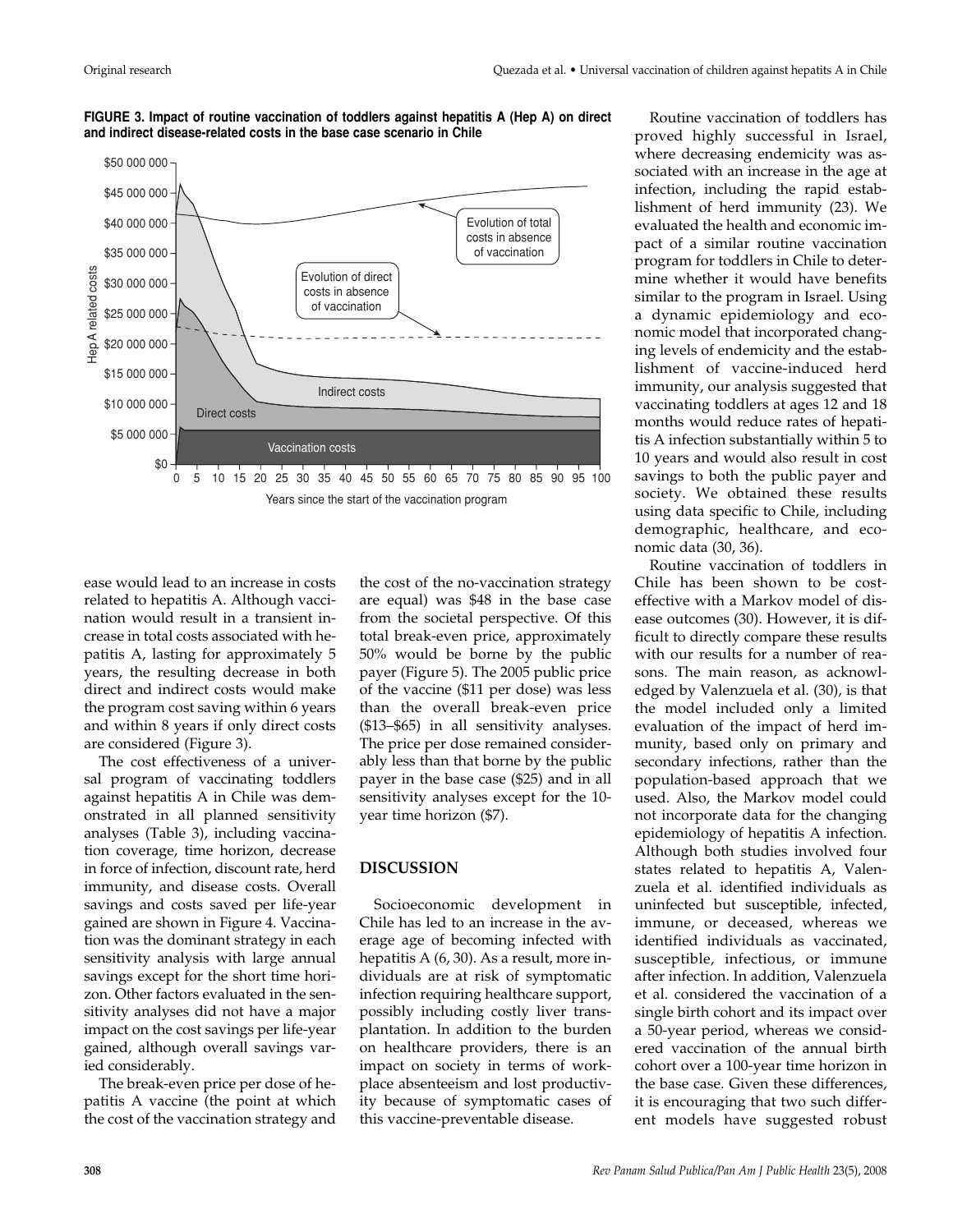



health and economic benefits of routine vaccination.

In response to the shifting epidemiology of hepatitis A, Israel initiated routine vaccination of toddlers in 1999 (23). Such a program was previously shown to be cost-effective (26). The program achieved coverage rates of more than 85% among toddlers, who accounted for less than 3% of the whole population. As a result, there appeared to be "a remarkable degree of herd protection," as there was an overall reduction in hepatitis A infections of more

than 95% in all age groups within 5 years (23). This is a greater reduction than is predicted here in a similar time frame, although we deliberately chose a conservative base case so that we did not overestimate the benefits of vaccination. It is also worth noting that we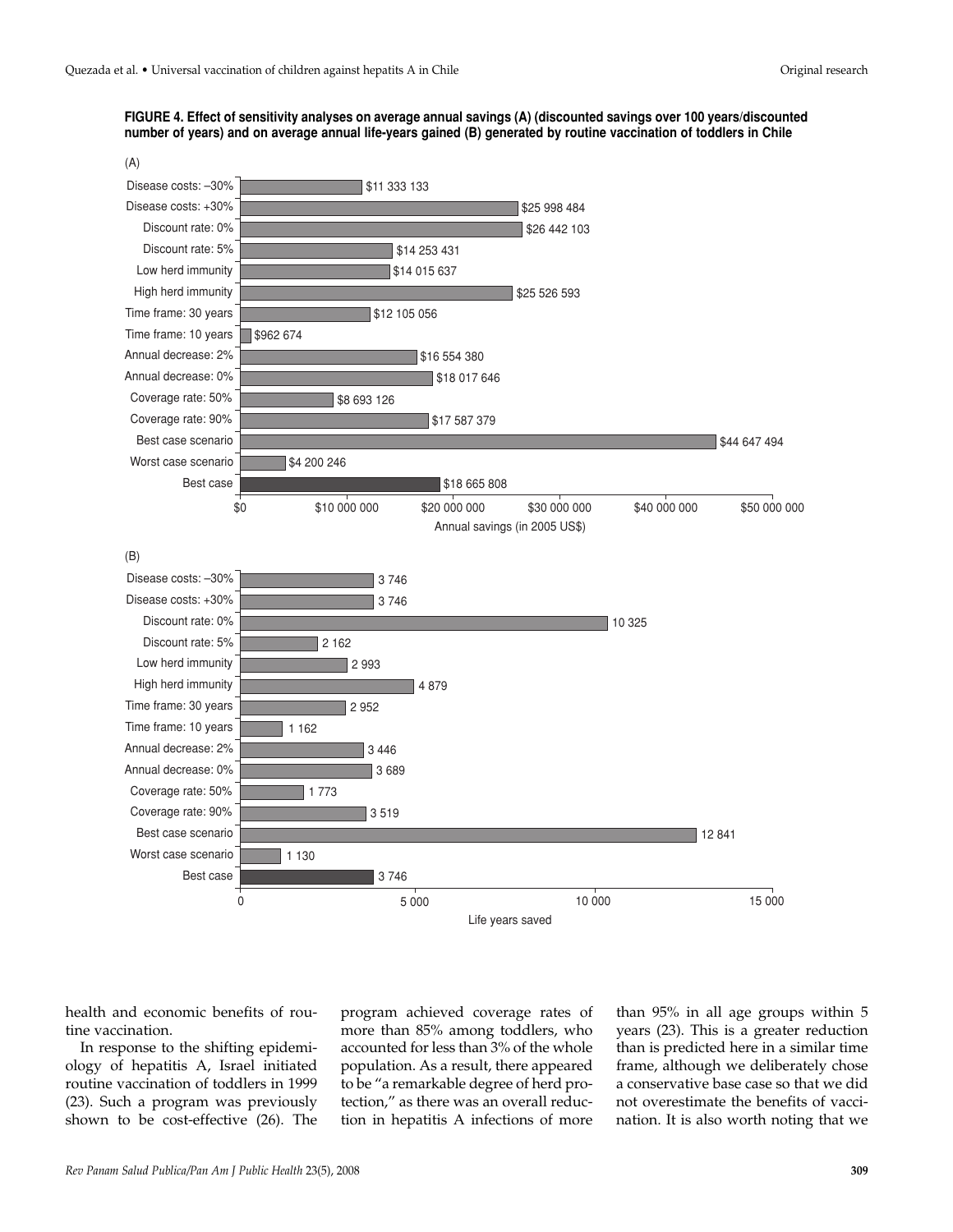**FIGURE 5. Effect of sensitivity analyses on break-even price per single dose of vaccine versus the base case in Chile: public payer perspective (white bars and light gray bar for base case) and societal perspective (white plus black bars and light plus dark gray bars for base case); in public payer perspective only direct medical costs of disease were included and in society perspective direct and indirect costs of disease were included**



did not include any catch-up campaign in our model, which has been claimed not to be needed in Israel.

Routine vaccination is a recent development in the control of hepatitis A. As a result, there are only limited data from real-life experiences of routine vaccination programs. Thus, the full range of factors that contribute to the health and cost benefits of vaccination currently cannot be understood fully. Although modeling the outcomes of routine vaccination is increasingly sophisticated—for example, the incorporation of changing epidemiology and the occurrence of vaccine-induced herd immunity, as described here—the final results rely on several necessary assumptions. We assumed that the annual decrease in the force of infection in Chile was equivalent to that in Argentina (1% in the base case). In addition, we considered a maximum decrease of 2% annually in sensitivity analyses, which is still conservative relative to that observed in the United States (17). In addition, the age-specific seroprevalence

of hepatitis A among subjects aged 16 years or older was extrapolated. Therefore, we undertook a range of sensitivity analyses to determine the robustness of our findings.

In the current study, we used the 2005 public price of a single hepatitis A vaccine dose in Chile (\$11). As demonstrated for a similar vaccination program in Argentina (32), the price per dose remained far below the break-even price to society. For Chile, this was true in all scenarios except for the 10-year horizon, soon after the point at which the program would become cost-effective. Further, solely in terms of the public payer costs, the vaccine price was just 50% of the societal break-even price.

Factors that can affect the cost effectiveness of a vaccination program include disease-related costs, herd immunity, coverage rate, and an annual decrease in the force of infection. In a series of sensitivity analyses, we observed that the cost effectiveness per life-year gained of the two-dose program was robust. Overall savings varied; however,

with the exception of the 10-year time horizon, the economic benefits were robust when key factors were varied.

The dynamic model used to demonstrate the cost effectiveness of routine hepatitis A vaccination of toddlers in Chile was previously used to demonstrate the health and economic benefits of an equivalent program in Argentina (32). An important feature of both studies is the use of country-specific data where possible; therefore, it is to be expected that differences in source data, such as birth cohort, number of symptomatic infections, and indirect disease cost, might affect the outcomes. Despite differences between the two studies, it is encouraging for the control of hepatitis A and its burden on both the public payer and society that in both cases routine vaccination of toddlers substantially reduced the number of infections and resulting deaths within a few years and was also shown to be highly costeffective and ultimately cost saving.

In conclusion, dynamic modeling using data specific to Chile showed that routine vaccination of toddlers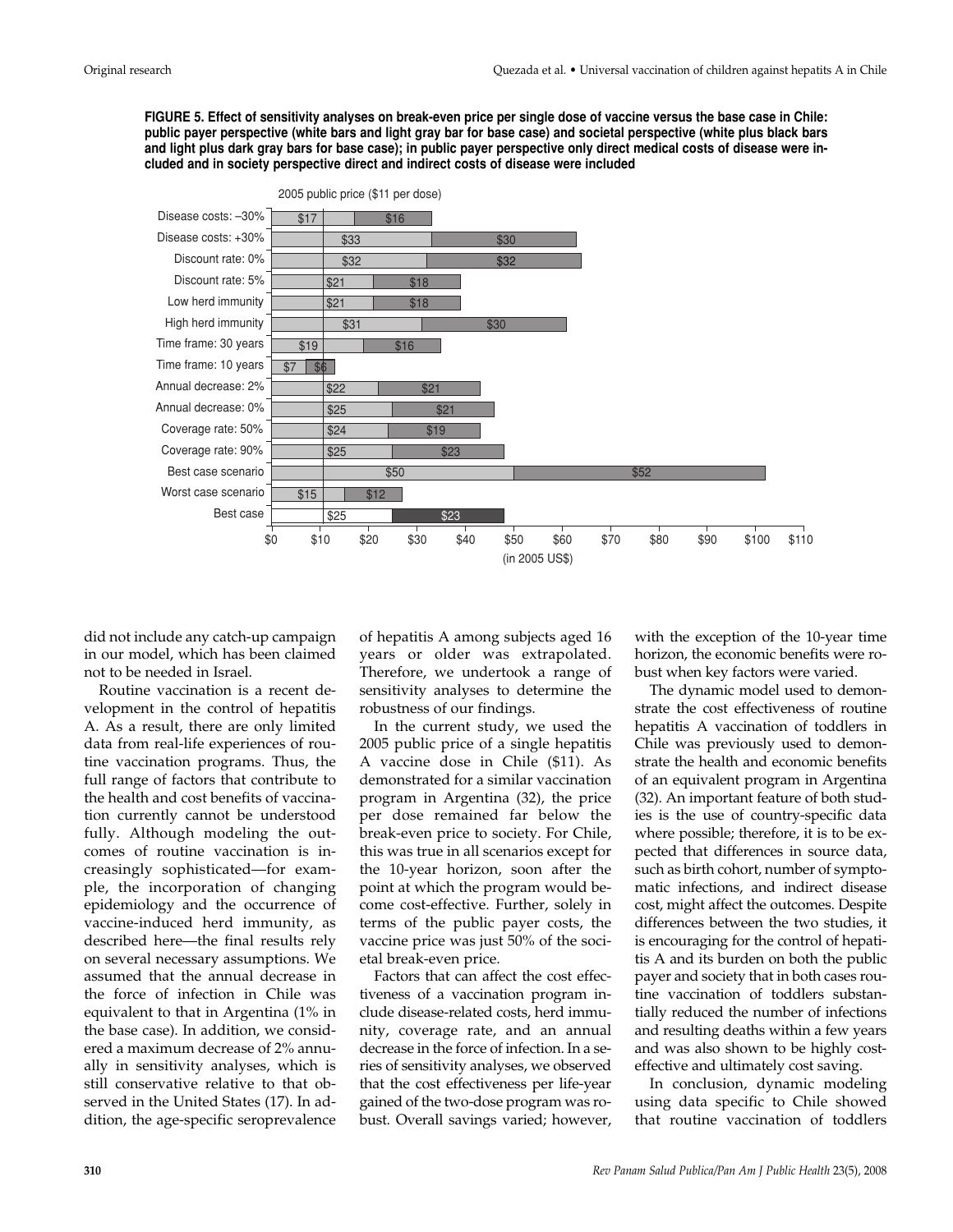would substantially reduce the rates of symptomatic hepatitis A and associated mortality and would be highly cost saving. Such a program becomes less expensive than the current novaccination strategy from the sixth year of its implementation, from the public payer and society perspectives.

The resulting cost savings would not be affected to any great extent by changes in a range of parameters, including disease-related costs, herd immunity, coverage rate, and annual decrease in the force of infection. These results support the establishment of a routine vaccination program for toddlers in Chile to reduce the healthcare and economic burden of hepatitis A.

**Acknowledgment.** The authors acknowledge the assistance of David Floyd in the preparation of this manuscript.

#### **REFERENCES**

of immunogenicity data. Eur J Clin Microbiol Infect Dis. 2004;23(4):300–9.

- 16. Victor JC, Surdina TY, Suleimenova SZ, Favorov MO, Bell BP, Monto AS. Person-toperson transmission of hepatitis A virus in an urban area of intermediate endemicity: implications for vaccination strategies. Am J Epidemiol. 2006;163(3):204–10.
- 17. Armstrong GL, Bell BP. Hepatitis A virus infections in the United States: model-based estimates and implications for childhood immunization. Pediatrics. 2002;109(5):839–45.
- 18. Averhoff F, Shapiro CN, Bell BP, Hyams I, Burd L, Deladisma A, et al. Control of hepatitis A through routine vaccination of children. JAMA. 2001;286(23):2968–73.
- 19. Dominguez A, Salleras L, Carmona G, Batalla J. Effectiveness of a mass hepatitis A vaccination program in preadolescents. Vaccine. 2003;21(7–8):698–701.
- 20. Lopalco PL, Salleras L, Barbuti S, Germinario C, Bruguera M, Buti M, et al. Hepatitis A and B in children and adolescents—what can we learn from Puglia (Italy) and Catalonia (Spain)? Vaccine. 2000;19(4–5):470–4.
- 21. Van Damme P, Banatvala J, Fay O, Iwarson S, McMahon B, Van Herck K, et al. Hepatitis A booster vaccination: is there a need? Lancet. 2003;362(9389):1065–71.
- 22. Zamir C, Rishpon S, Zamir D, Leventhal A, Rimon N, Ben-Porath E. Control of a community-wide outbreak of hepatitis A by mass vaccination with inactivated hepatitis A vaccine. Eur J Clin Microbiol Infect Dis. 2001; 20(3):185–7.
- 23. Dagan R, Leventhal A, Anis E, Slater P, Ashur Y, Shouval D. Incidence of hepatitis A in Israel following universal immunization of toddlers. JAMA. 2005;294(2):202–10.
- 24. Arnal JM, Frisas O, Garuz R, Antonanzas F. Cost effectiveness of hepatitis A virus immunisation in Spain. Pharmacoeconomics. 1997; 12(3):361–73.
- 25. Demicheli V, Carniglia E, Fucci S. The use of hepatitis A vaccination in Italy: an economic evaluation. Vaccine. 2003;21(19-20):2250–7.
- 26. Ginsberg GM, Slater PE, Shouval D. Costbenefit analysis of a nationwide infant immunization programme against hepatitis A in an area of intermediate endemicity. J Hepatol. 2001;34(1):92–9.
- 27. Jacobs RJ, Margolis HS, Coleman PJ. The costeffectiveness of adolescent hepatitis A vaccina-

tion in states with the highest disease rates. Arch Pediatr Adolesc Med. 2000;154(8):763–70.

- 28. Jacobs RJ, Meyerhoff AS. Comparative cost effectiveness of varicella, hepatitis A, and pneumococcal conjugate vaccines. Prev Med. 2001; 33(6):639–45.
- 29. Postma MJ, Bos JM, Beutels P, Schilthuis H, van den Hoek JA. Pharmaco-economic evaluation of targeted hepatitis A vaccination for children of ethnic minorities in Amsterdam (The Netherlands). Vaccine. 2004;22(15–16):1862–7.
- 30. Valenzuela MT, Jacobs RJ, Arteaga O, Navarrete MS, Meyerhoff AS, Innis BL. Costeffectiveness of universal childhood hepatitis A vaccination in Chile. Vaccine. 2005;23(32): 4110–9.
- 31. Van Effelterre TP, Zink TK, Hoet BJ, Hausdorff WP, Rosenthal P. A mathematical model of hepatitis A transmission in the United States indicates value of universal childhood immunization. Clin Infect Dis. 2006;43(2): 158–64.
- 32. Lopez E, Debbag R, Coudeville L, Baron-Papillon F, Armoni J. The cost-effectiveness of universal vaccination of children against hepatitis A in Argentina: results of a dynamic, health economic analysis. J Gastroenterol. 2007;42(2):152–60.
- 33. MacIntyre CR, Burgess MA, Hull B, McIntyre PB. Hepatitis A vaccination options for Australia. J Paediatr Child Health. 2003;39(2):83–7.
- 34. Argentine Ministry of Health. National vaccine calendar, 2005. Available from: http:// www.msal.gov.ar/htm/site/vacuna.\_cal2. asp. Accessed 28 March 2007.
- 35. World Health Organization. Life tables: Chile. Available from: http://www.who.int/ countries/chl/en/. Accessed 30 March 2007.
- 36. Censo Poblacion Chile, 2002. Available from: http://www.ine.cl/cd2002/index.php. Accessed 26 March 2007.
- 37. Jacobs RJ, Greenberg DP, Koff RS, Saab S, Meyerhoff AS. Regional variation in the cost effectiveness of childhood hepatitis A immunization. Pediatr Infect Dis J. 2003;22(10): 904–14.
- 38. Centers for Disease Control and Prevention. Epidemiology and prevention of vaccine-preventable diseases. 9th ed. Washington, DC: Public Health Foundation; 2006.
- 39. Fix AD, Martin OS, Gallicchio L, Vial PA, Lagos R. Age-specific prevalence of antibodies to hepatitis A in Santiago, Chile: risk factors and shift in age of infection among chil-

#### 1. Fiore AE, Wasley A, Bell BP. Prevention of hepatitis A through active or passive immunization: recommendations of the Advisory Committee on Immunization Practices (ACIP). MMWR Recomm Rep. 2006;55(RR-7):1–23.

- 2. World Health Organization. Hepatitis A vaccines position paper. Wkly Epidemiol Rec. 2000;75(5):38–44.
- 3. Brundage SC, Fitzpatrick AN. Hepatitis A. Am Fam Physician. 2006;73(12):2162–8.
- 4. Diniz-Santos DR, Melo MC, Melo RF, Silva LR. Acute liver failure complicating viral hepatitis A. Braz J Infect Dis. 2004;8(2):180–3.
- 5. Almuneef MA, Memish ZA, Balkhy HH, Qahtani M, Alotaibi B, Hajeer A, et al. Epidemiologic shift in the prevalence of hepatitis A virus in Saudi Arabia: a case for routine hepatitis A vaccination. Vaccine. 2006;24(27–28): 5599–603.
- 6. Jacobsen KH, Koopman JS. Declining hepatitis A seroprevalence: a global review and analysis. Epidemiol Infect. 2004;132(6):1005–22.
- 7. Sacy RG, Haddad M, Baasiri G, Khoriati A, Gerbaka BJ, Abu-Elyazeed R. Hepatitis A in Lebanon: a changing epidemiological pattern. Am J Trop Med Hyg. 2005;73(2):453–6.
- 8. Rein DB, Fiore AE, Bell BP. What's next for the hepatitis A vaccine? Lancet. 2006; 367(9510):546–8.
- 9. Wasley A, Fiore A, Bell BP. Hepatitis A in the era of vaccination. Epidemiol Rev. 2006;28: 101–11.
- 10. Peetermans J: Production, quality control and characterization of an inactivated hepatitis A vaccine. Vaccine. 1992;10(suppl 1):S99-101.
- 11. Armstrong ME, Giesa PA, Davide JP, Redner F, Waterbury JA, Rhoad AE, et al. Development of the formalin-inactivated hepatitis A vaccine, VAQTA from the live attenuated virus strain CR326F. J Hepatol. 1993; 18(suppl 2):S20–6.
- 12. Vidor E, Fritzell B, Plotkin S. Clinical development of a new inactivated hepatitis A vaccine. Infection. 1996;24:447–58.
- 13. Samandari T, Bell BP, Armstrong GL. Quantifying the impact of hepatitis A immunization in the United States, 1995–2001. Vaccine. 2004; 22(31–32):4342–50.
- 14. Demicheli V, Tiberti D. The effectiveness and safety of hepatitis A vaccine: a systematic review. Vaccine. 2003;21(19-20):2242–5.
- 15. Vidor E, Dumas R, Porteret V, Bailleux F, Veitch K. Aventis Pasteur vaccines containing inactivated hepatitis A virus: a compilation